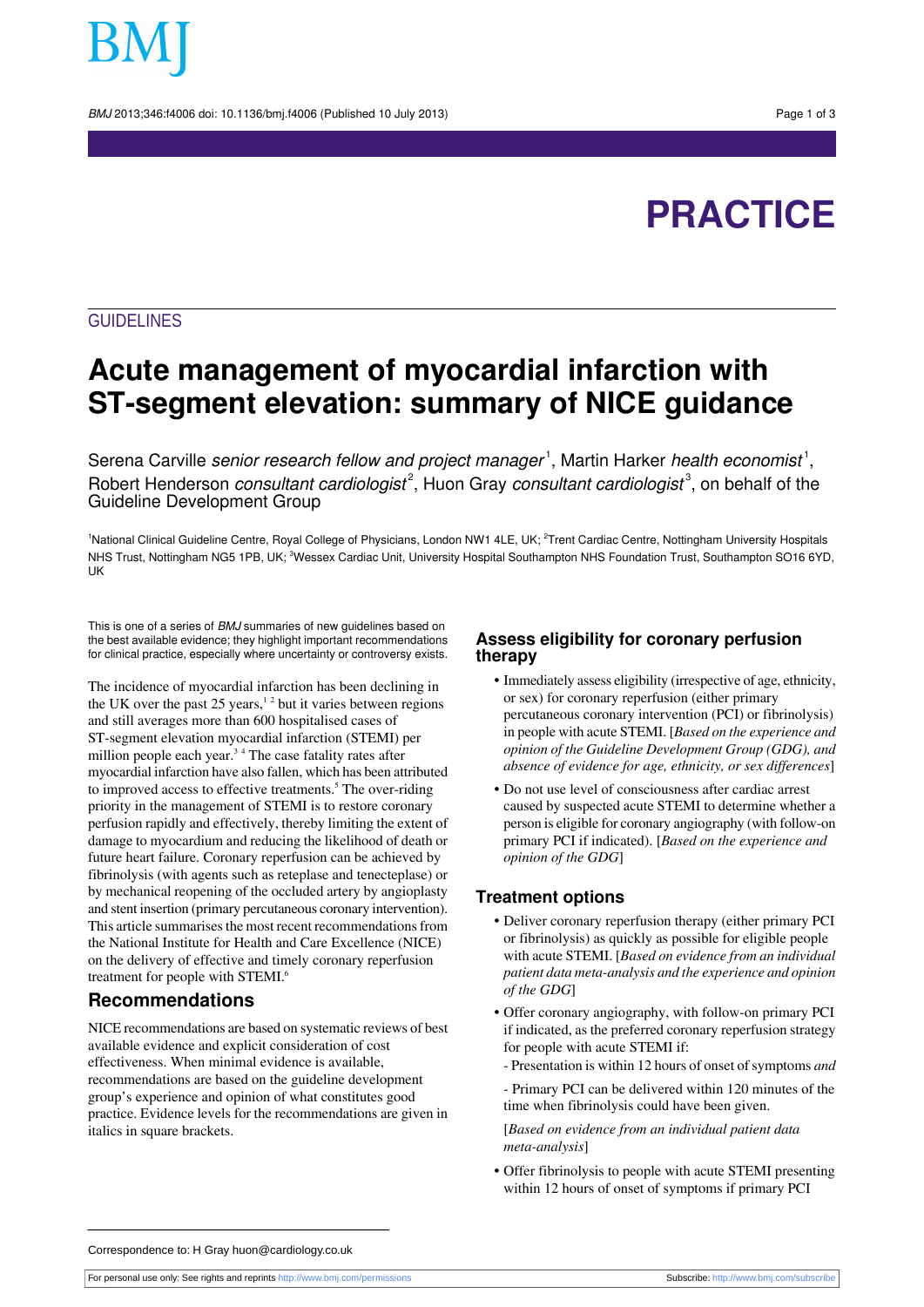cannot be delivered within 120 minutes of the time when fibrinolysis could have been given. [*Based on moderate to very low quality evidence from randomised controlled trials and the experience and opinion of the GDG*]

- **•** Offer medical therapy, as per NICE clinical guidelines for chest pain of recent onset<sup>7</sup> and for secondary prevention after myocardial infarction,<sup>8</sup> to people with acute STEMI who are ineligible for reperfusion therapy (such as those presenting too late to benefit from reperfusion therapy, those with comorbidity or bleeding risk that make reperfusion therapy inappropriate, or those who undergo coronary arteriography but are found not to require primary PCI). [*Based on the experience and opinion of the GDG*]
- **•** Consider coronary angiography, with follow-on primary PCI if indicated, for people with acute STEMI presenting more than 12 hours after symptom onset and with evidence of continuing myocardial ischaemia. [*Based on the experience and opinion of the GDG*]
- **•** Do not routinely offer glycoprotein IIb/IIIa inhibitors or fibrinolytic drugs before arrival at the catheter laboratory to people with acute STEMI for whom primary PCI is planned. [*Based on low to very low quality evidence from randomised controlled trials and the experience and opinion of the GDG*]
- **•** Offer coronary angiography, with follow-on primary PCI if indicated, to people with acute STEMI and cardiogenic shock who present within 12 hours of the onset of symptoms of STEMI. [*Based on high to low quality evidence from randomised controlled trials and the experience and opinion of the GDG*]
- **•** Consider thrombus aspiration during primary PCI for people with acute STEMI. [*Based on low to very low quality evidence from randomised controlled trials and the experience and opinion of the GDG*]
- **•** Consider radial (in preference to femoral) arterial access for people undergoing coronary angiography (with follow-on primary PCI if indicated). [*Based on low to very low quality evidence from randomised controlled trials and the experience and opinion of the GDG*]
- When commissioning primary PCI services for people with acute STEMI, be aware that outcomes are strongly related to how quickly primary PCI is delivered, and that they can be influenced by the number of procedures carried out by the primary PCI centre. [*Based on low quality evidence from registry studies*]

## **For people treated with fibrinolysis**

**•** Offer an electrocardiogram 60–90 minutes after administration of fibrinolytic therapy. For those who have residual ST segment elevation suggesting failed coronary reperfusion:

- Offer immediate coronary angiography, with follow-on PCI if indicated

- Do not repeat fibrinolytic therapy.

[*Based on high to low quality evidence from randomised controlled trials*]

**•** If a person has recurrent myocardial ischaemia after fibrinolysis, seek immediate specialist cardiological advice and, if appropriate, offer coronary angiography, with follow-on PCI if indicated. [*Based on high to very low quality evidence from randomised controlled trials*]

**•** Consider coronary angiography during the same hospital admission for people who are clinically stable after successful fibrinolysis. [*Based on high to very low quality evidence from randomised controlled trials*]

## **Overcoming barriers**

In 2008 the National Infarct Angioplasty Project, sponsored by the Department of Health,<sup>9</sup> determined that a national coronary reperfusion strategy of primary PCI was both feasible and cost effective compared with the previous strategy of delivering fibrinolysis.<sup>10</sup> Since then, implementation of a national primary angioplasty service in England has almost been completed with >90% of STEMI patients suitable for reperfusion therapy receiving primary PCI.<sup>3</sup> Increasing the percentage of patients receiving primary PCI will require increased access to services for those living in more rural areas, because of the challenges of transporting patients in a timely fashion. Some additional primary PCI centres are being commissioned in order to improve access, and greater use of air ambulances would also benefit these communities. Fibrinolysis will probably still be required for an important minority of patients, so paramedic skills within ambulance services serving these rural populations must be maintained. Configuration of PCI services must take account of the need for centres to undertake sufficient interventional procedures (not just primary PCI) in order to maintain centre and individual operator competence, and provide a "round the clock" primary PCI service.

The members of the Guideline Development Group were: Sotiris Antoniou, Charles Deakin, Huon Gray (chair), Robert Henderson (deputy chair), Jason Kendall, Hugh McIntyre, Jim McLenachan, Francesco Palma, Gerald Robinson, Fiona Sayers, Dave Smith, L David R Smith, Mark Vaughan, and Mark Whitbread. The technical team at the National Clinical Guideline Centre included Serena Carville, Angela Cooper, Martin Harker, Taryn Krause, Kate Lovibond, Rachel O'Mahoney, Jill Parnham, and Carlos Sharpin.

Contributors: SC wrote the first draft of the article. All authors reviewed the draft, were involved in writing further drafts, and reviewed and approved the final version for publication. HG is the guarantor. Competing interests: We have read and understood the BMJ Group policy on declaration of interests and declare the following interests: SC, MH, and HG were funded by NICE for the submitted work; HG is chair of the International Council (2008 to date) and member of the board of trustees (2010 to date) of the American College of Cardiology and is seconded to the Department of Health as interim national clinical director for cardiovascular diseases; RH was a member of council of the British Cardiovascular Intervention Society (2006–13) and was the clinical standards lead (2009-13), a member of the British Cardiovascular Society clinical standards and programme committees (2010-13), and a member of the steering committee of RITA-3 and coauthor of publications.

Provenance and peer review: Commissioned; not externally peer reviewed.

- 1 Smolina K, Wright FL, Rayner M, Goldacre MJ. Determinants of the decline in mortality from acute myocardial infarction in England between 2002 and 2010: linked national database study. BMJ 2012;344:d8059.
- 2 Hardoon SL, Whincup PH, Lennon LT, Wannamethee SG, Capewell S, Morris RW. How much of the recent decline in the incidence of myocardial infarction in British men can be explained by changes in cardiovascular risk factors? Evidence from a prospective population-based study. Circulation 2008;117:598-604.
- 3 Myocardial Ischaemia National Audit Project (MINAP). How the NHS cares for patients with heart attack. Annual public report April 2011 to March 2012 . National Institute for Cardiovascular Outcomes Research, 2010.
- Townsend N, Wickramasinghe K, Bhatnagar P, Smolina K, Nichols M, Leal J, et al. Coronary heart disease statistics 2012 edition . British Heart Foundation, 2012.